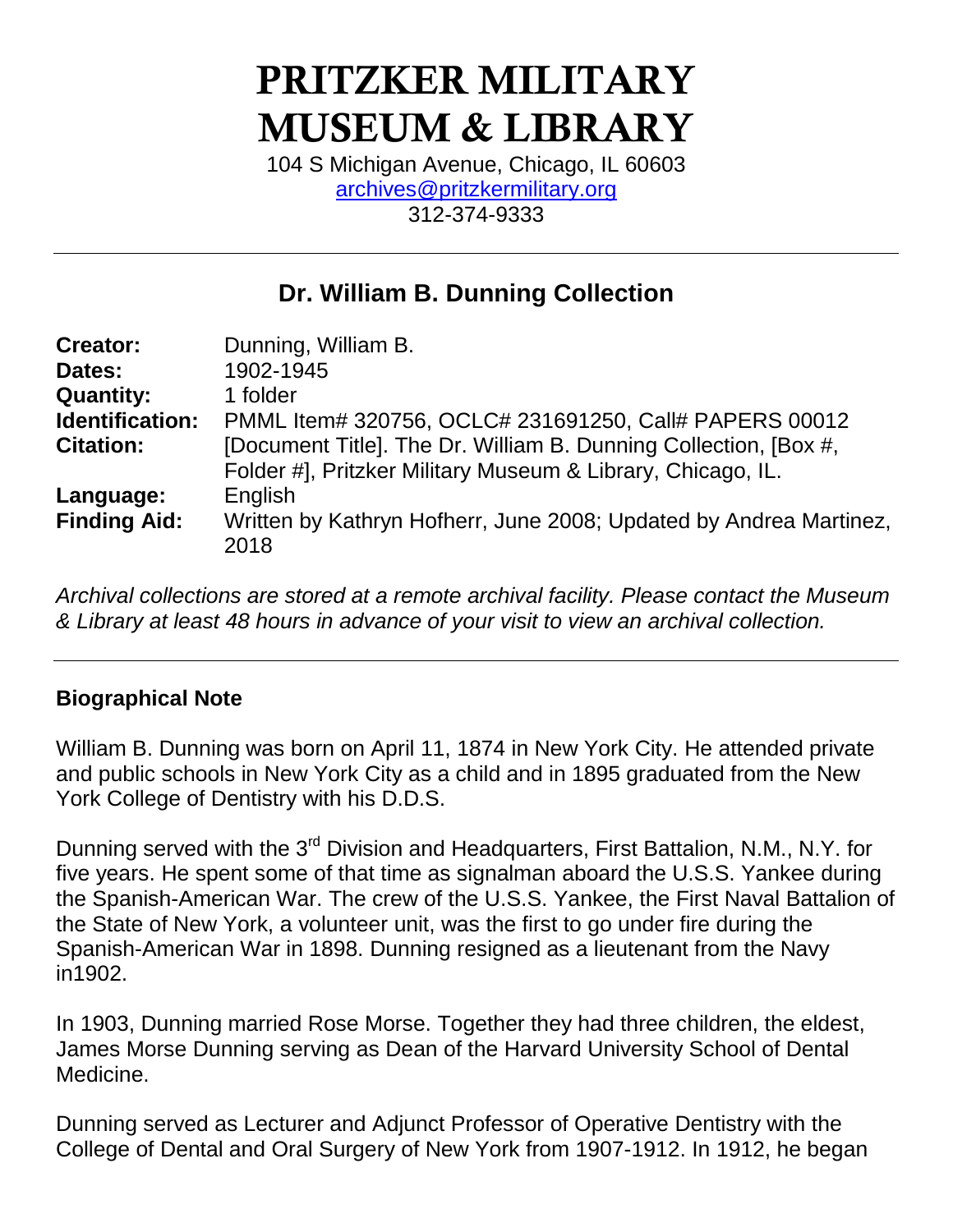working as Editor of the Journal of Allied Dental Societies. He also served as dentist on the Medical Advisory Board during WWI.

From 1916-1917, Dunning served as President of the First District Dental Society, State of New York and as Professor of Operative Dentistry at Columbia University from 1919-1924. From 1924 on he was a professor of Theory and Practice of Dentistry at Columbia University.

Dunning remained active with the officers and crew of the U.S.S. Yankee until his death, attending Annual dinners and serving as Chairman of the U.S.S. Yankee Book Committee during the 1920s.

Dr. William B. Dunning died on July 21, 1959.

#### **Scope and Content of the Collection**

The collection contains various items from Lieutenant William B. Dunning's service during the Spanish American War. The items within the collection all pertain to Lt. Dunning's service aboard the U.S.S. Yankee and span the years 1902-1945.

The collection contains a uniform request from L.M. Little. The collection also contains an envelope addressed to Lt. Dunning from L.M. Little.

The collection also contains a book written and published by the crew of the U.S.S. Yankee, entitled *The U.S.S. Yankee on the Cuban Blockade, 1898.* The book details the crew's experience during the blockade and also contains biographies of crew members and officers.

The collection also contains two pamphlets from annual dinner of the U.S.S. Yankee. One pamphlet from the 25<sup>th</sup> Anniversary Dinner in 1923 and one from the 47<sup>th</sup> Anniversary Dinner in 1945 are present. Both pamphlets list members of the crew present, while the list from 1945 is significantly smaller.

The final item in the collection is an envelope addressed to Lt. Dunning aboard the U.S.S. New Hampshire in the East River. The envelope is undated and does not state from whom it was sent.

#### **Arrangement**

The collection arrived with no discernable arrangement and was rearranged in a more efficient working order by PMML staff. The collection is contained within one archival folder.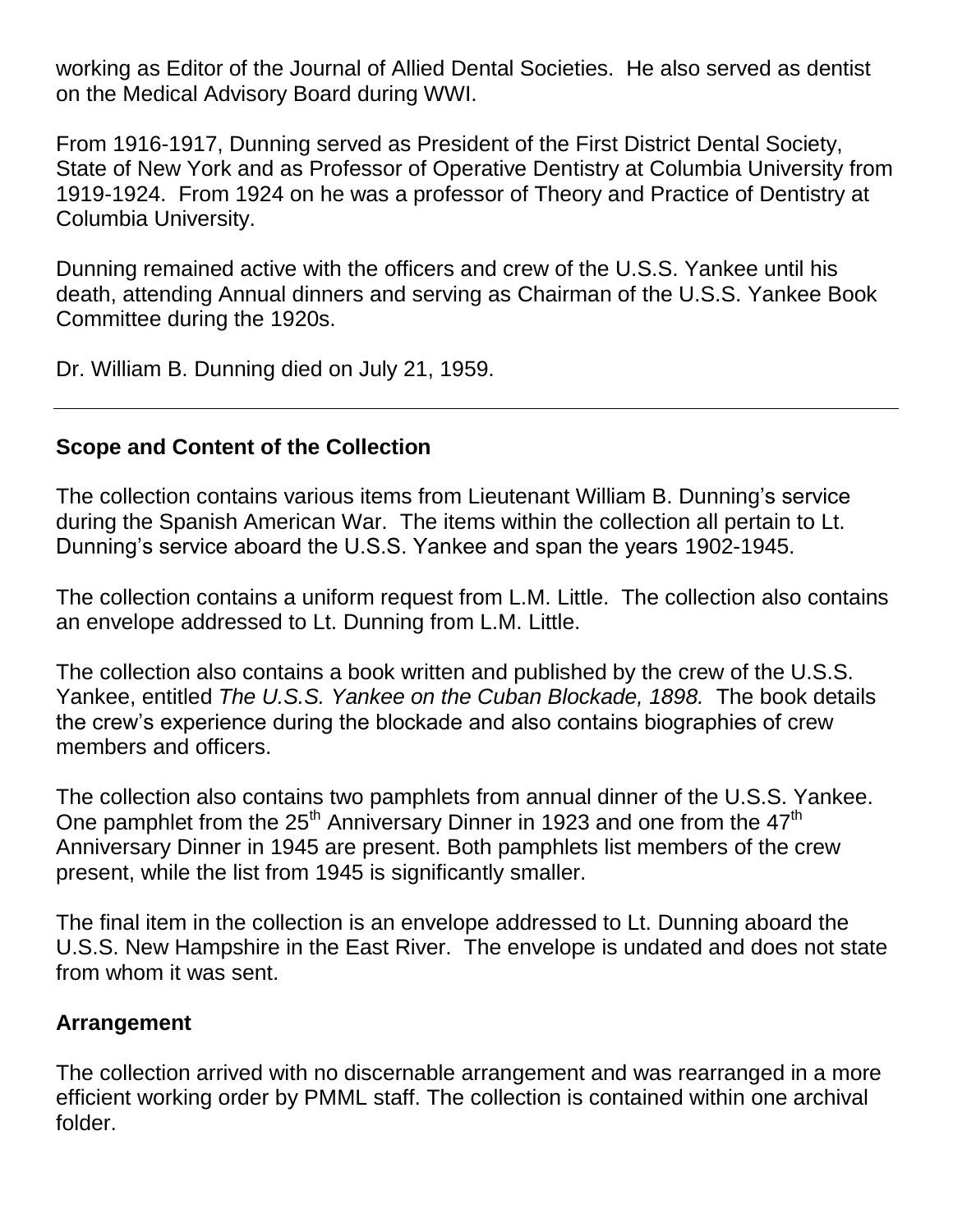### **Rights**

All other rights are held by the author or publisher. Users assume responsibility for following copyright laws as established by US Code Title 17.

#### **Related Collections**

Col. Clarence Eugene Dentler Collection Maj. Gen. Harry Hill Bandholtz papers (1891-1943)

#### **Separations**

*U.S.S. Yankee on the Cuban Blockade 1898* Crew of the U.S.S. Yankee E715.U5

#### **Key Subjects**

This collection is indexed under the following headings in the Library's online catalog. Researchers interested in materials about related topics, persons, or places should search the catalog using these subject headings.

#### **Names**

Dunning, William B.

#### **Subjects**

Cuba – History --19th Century. Spain –History --19<sup>th</sup> Century. Spanish-American War, 1898. Spanish-American War, 1898 -- Naval Operations.

#### **Container List**

## **Folder One Dr. William B. Dunning Collection**

Uniform Request, 1902 Envelope, 1902 U.S.S. Yankee 25<sup>th</sup> Anniversary Pamphlet, 1923